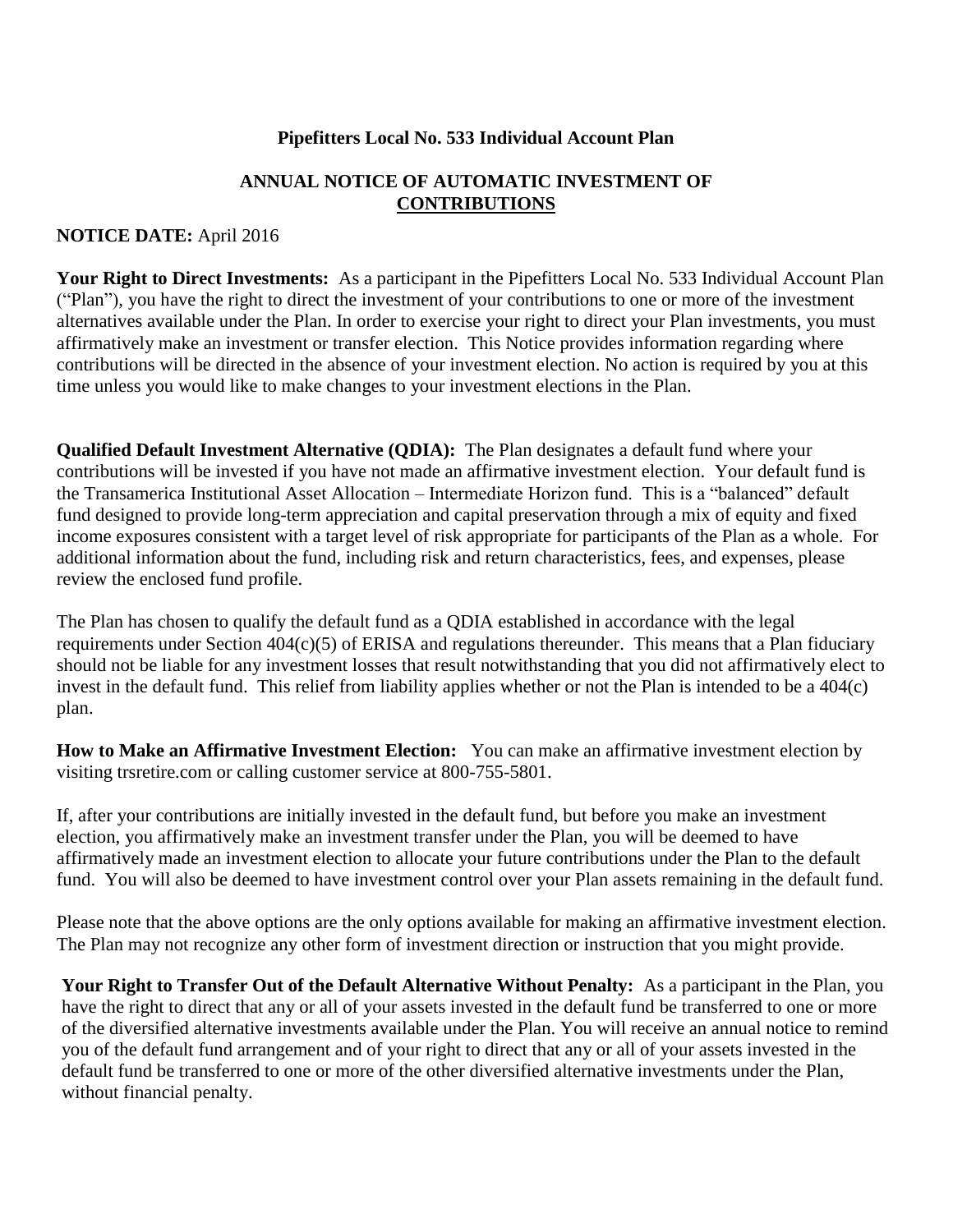<sup>2</sup> **Where You Can Obtain Investment Information Concerning the Other Investment Alternatives Available Under the Plan:** For additional information concerning the default fund or the other investment alternatives available under the Plan, please visit trsretire.com or call customer service at 800-755-5801.

**HOW TO OBTAIN ADDITIONAL INFORMATION:** This Notice is intended to provide a brief explanation of certain aspects of the Plan. If there are any discrepancies between the contents of this Notice and the provisions of the Plan document, the terms of the Plan document shall govern. For more information on the Plan aspects covered by this Notice, please contact Wilson-McShane at (816) 756-3313 or toll free at (866) 756-3313.

## *PROSPECTUS AVAILABILITY*

*For more information on any registered fund, please call 800-755-5801 for a free summary prospectus (if available) and/or prospectus. You should consider the objectives, risks, charges, and expenses of an investment carefully before investing. The summary prospectus and prospectus contain this and other information. Read them carefully before you invest.*

*Transamerica Investors Securities Corporation (TISC), 440 Mamaroneck Avenue, Harrison, NY, 10528, distributes securities products. Any mutual fund offered under the Plan is distributed by that particular fund's associated fund family and its affiliated broker-dealer or other broker-dealers with effective selling agreements such as TISC. Certain investment options made available under the Plan may be offered through affiliates of Transamerica Retirement Solutions Corporation (Transamerica) and TISC. These may include: (1) the Transamerica Funds (registered mutual funds distributed by Transamerica Capital, Inc. (TCI) and advised by Transamerica Asset Management, Inc. (TAM)); (2) the Diversified Investment Advisors Collective Trust, a collective trust fund of Massachusetts Fidelity Trust Company (MFTC) (includes the Stable Pooled Fund.) The Plan has selected Transamerica as your retirement plan provider, but there are no other affiliations between the Plan and Transamerica, TISC, TCI, TAM, MFTC, TFLIC, or TLIC.*